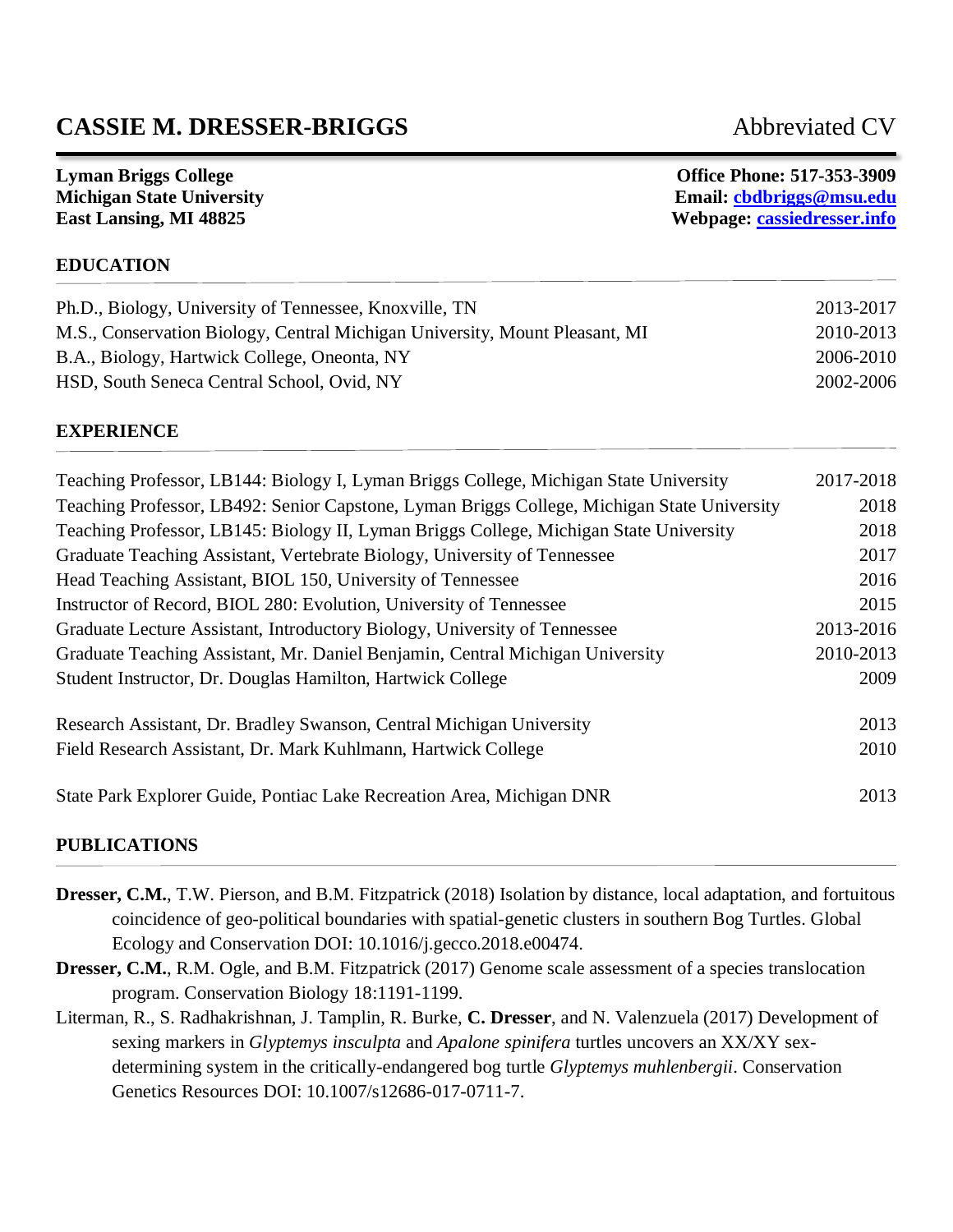- **Dresser, C.M.** and B.J. Swanson (2016) Variation in native crayfish agonistic response to the invasion of the rusty crayfish *Orconectes rusticus* (Girard, 1852). Journal of Crustacean Biology 36:129-137.
- **Dresser, C.M.** and B.J. Swanson (2013) Preemptive legislation inhibits the anthropogenic spread of an aquatic invasive species, the rusty crayfish (*Orconectes rusticus*). Biological Invasions 15:1049-1056.

#### **PRESENTATIONS**

- Dresser, C.M. (December 2018) Genomic assessment of captive, wild, and introduced Bog Turtles in the southern region. Oral presentation. National Bog Turtle Symposium, Richmond, Virginia.
- Dresser, C.M. (April 2018) Genomic assessment of captive, wild, and introduced Bog Turtles (*Glyptemys muhlenbergii*). Oral presentation (Invited Speaker). North Carolina Herpetology Congress, Asheboro, North Carolina.
- Dresser, C.M. (August 2017) A Tiny Turtle Tale: Genomic assessment reveals increase in genetic diversity following Bog Turtle (*Glyptemys muhlenbergii*) translocation program. Oral presentation. Turtle Survival Alliance, Charleston, South Carolina.
- Dresser, C.M., J. Brigati, and E.E. Schussler (November 2016) Which active learning approaches are most effective? Poster presentation. Innovation in Teaching and Learning Symposium, University of Tennessee, Knoxville, TN.
- Dresser, C.M. (September 2016) A tiny turtle tale: Genetic assessment of a captive breeding and release program for the endangered bog turtle. Oral presentation. Tennessee Herpetological Society, Knoxville, TN.
- Dresser, C.M. (July 2016) Genetic assessment of a bog turtle captive breeding and release program. Oral presentation. North American Congress of Conservation Biology, Madison, WI.
- Dresser, C.M., J. Brigati, and E.E. Schussler (July 2016) Which active learning approaches are most effective? Poster presentation, Society for the Advancement of Biology Education Research, University of Minnesota, Twin Cities, MN.
- Dresser, C.M. (November 2015) The do's and don'ts of genomic assessments: case study on bog turtles. Oral presentation. Project Bog Turtle, Schindler Wildlife Center, Asheboro, NC.
- Dresser, C.M. (April 2015) Turtle Talk: Genetic assessment of a reintroduction program. Oral presentation, Women in STEM Research Symposium, University of Tennessee, Knoxville, TN.
- Dresser, C.M. (February 2015) Genetic assessment of a bog turtle reintroduction. Speed Talk. Seminar Series, University of Tennessee, Knoxville, TN.
- Dresser, C.M., C.L.F. Landerer, and J.B. Corush (July 2014) Read the room: instructor assumptions about student perceptions. Poster presentation, Society for the Advancement of Biology Education Research, University of Minnesota, Twin Cities, MN.
- Dresser, C.M. and B.J. Swanson (September 2013) Evaluating the role of anthropogenic introductions in the distribution patterns of invasive rusty crayfish (*Orconectes rusticus*). Poster presentation, South Eastern Population Ecology and Evolutionary Genetics, Mountain Lake Biological Station, University of Virginia, Charlottesville, VA.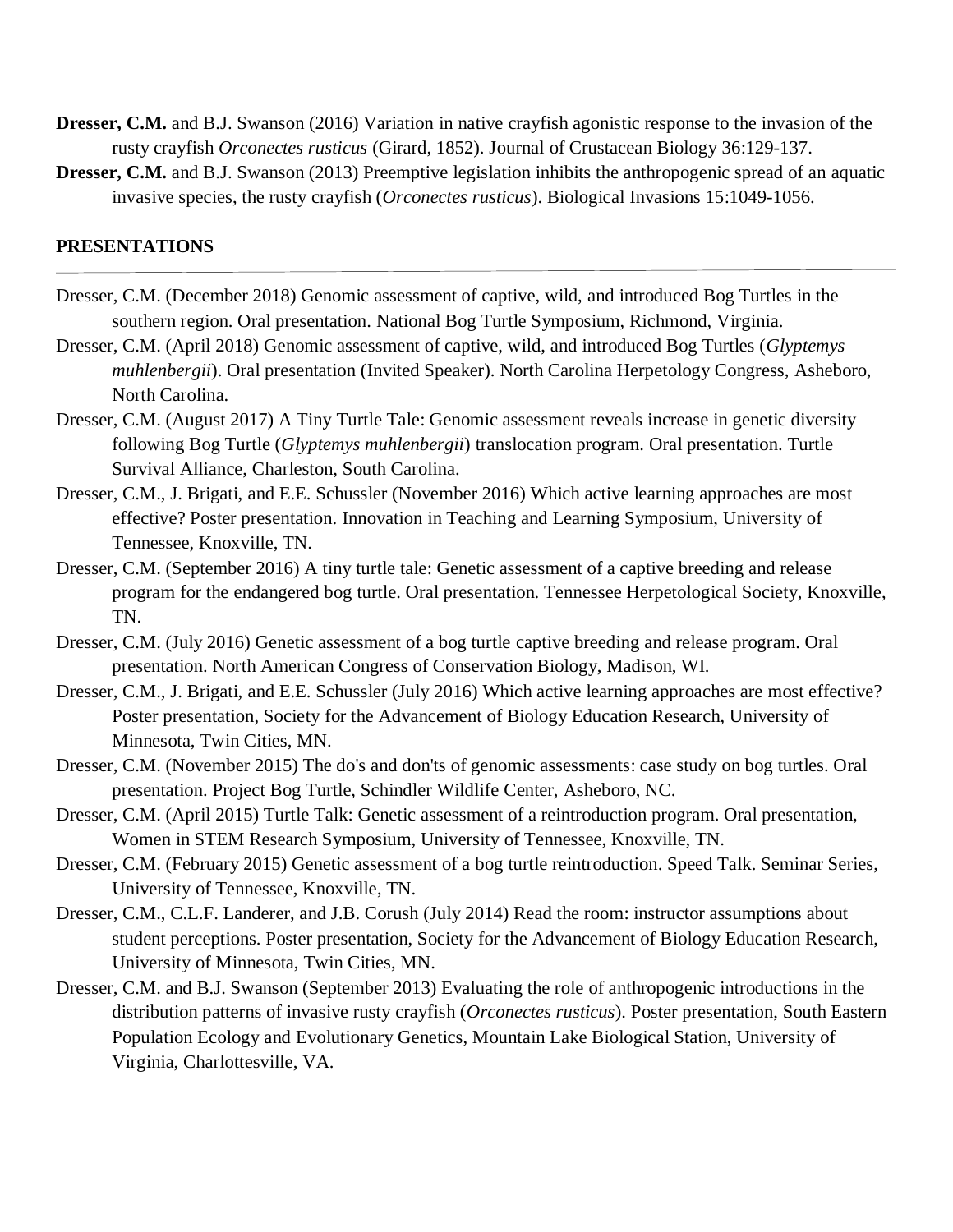- Dresser, C.M., M.L. Kuhlmann, and B.J. Swanson (August 2012) Role of abiotic factors on native crayfish behavioral defense against invasive rusty crayfish (*Orconectes rusticus*). Oral presentation, 97th Annual Meeting for the Ecological Society of America, Portland, OR.
- Dresser, C.M. (April 2012) Native crayfish behavioral defense against invasive rusty crayfish. Poster presentation, Student Research and Creative Endeavors Exhibition, Central Michigan University, Mount Pleasant, MI.
- Dresser, C.M. and B.J. Swanson (December 2011) They fought the law and the law won: Impact of legislation on the anthropogenic spread of rusty crayfish. Poster presentation, 25<sup>th</sup> International Congress for Conservation Biology, Auckland, New Zealand.

## **AWARDED GRANTS**

| Ecology & Evol. Biol. Dept. Research and Chancellor Funds (\$2500), UTK                     | 2016 |
|---------------------------------------------------------------------------------------------|------|
| Ecology & Evol. Biol. Dept. Research and Chancellor Funds (\$1794), UTK                     | 2016 |
| North Carolina Herpetological Society Grant (\$1000), North Carolina Herpetological Society | 2015 |
| Conservation Grants Fund (\$21588), Association of Zoos and Aquariums                       | 2014 |
| Ecology & Evol. Biol. Dept. Research Funds (\$482), UTK                                     | 2014 |
| Chadwick Lewis Memorial Grant (\$500), Tennessee Herpetological Society                     | 2014 |
| Ecology & Evol. Biol. Dept. Research Funds (\$428), UTK                                     | 2013 |
| Sigma Xi Grant-in-Aid of Research (\$650)                                                   | 2012 |
| Crustacean Society Fellowship (\$1000)                                                      | 2012 |
| Graduate Student Research & Creative Endeavors Grant (\$700), CMU                           | 2011 |
| Marion Whitney Summer Graduate Scholarship (\$950), CMU                                     | 2011 |
| <b>AWARDS &amp; HONORS</b>                                                                  |      |

| Chancellor's Award for Extraordinary Teaching by a Graduate Student, UTK | 2017 |
|--------------------------------------------------------------------------|------|
| Department of Biology Graduate Teaching Award (\$1000), UTK              | 2017 |
| Best Student Presentation, Tennessee Herpetological Society              | 2016 |
| <b>Outstanding Graduate Teaching, UTK</b>                                | 2015 |
| University Citation for Extraordinary Professional Promise, UTK          | 2014 |

#### **ORGANIZATIONS & SERVICE & PROFESSIONAL DEVELOPMENT (MSU-RELATED ONLY)**

| Scholarship of Undergraduate Teaching and Learning (SUTL) Faculty Fellow | 2018 |
|--------------------------------------------------------------------------|------|
| HUB for Innovation in Learning and Technology Faculty Fellow             | 2018 |
| Lyman Briggs College Speaker Series Committee Chair                      | 2018 |
| <b>CREATE</b> for <b>STEM</b> Seminars                                   | 2018 |
| Pie Your Professor Faculty Volunteer                                     | 2018 |
| Lyman Briggs College Bylaws Revision Committee                           | 2018 |